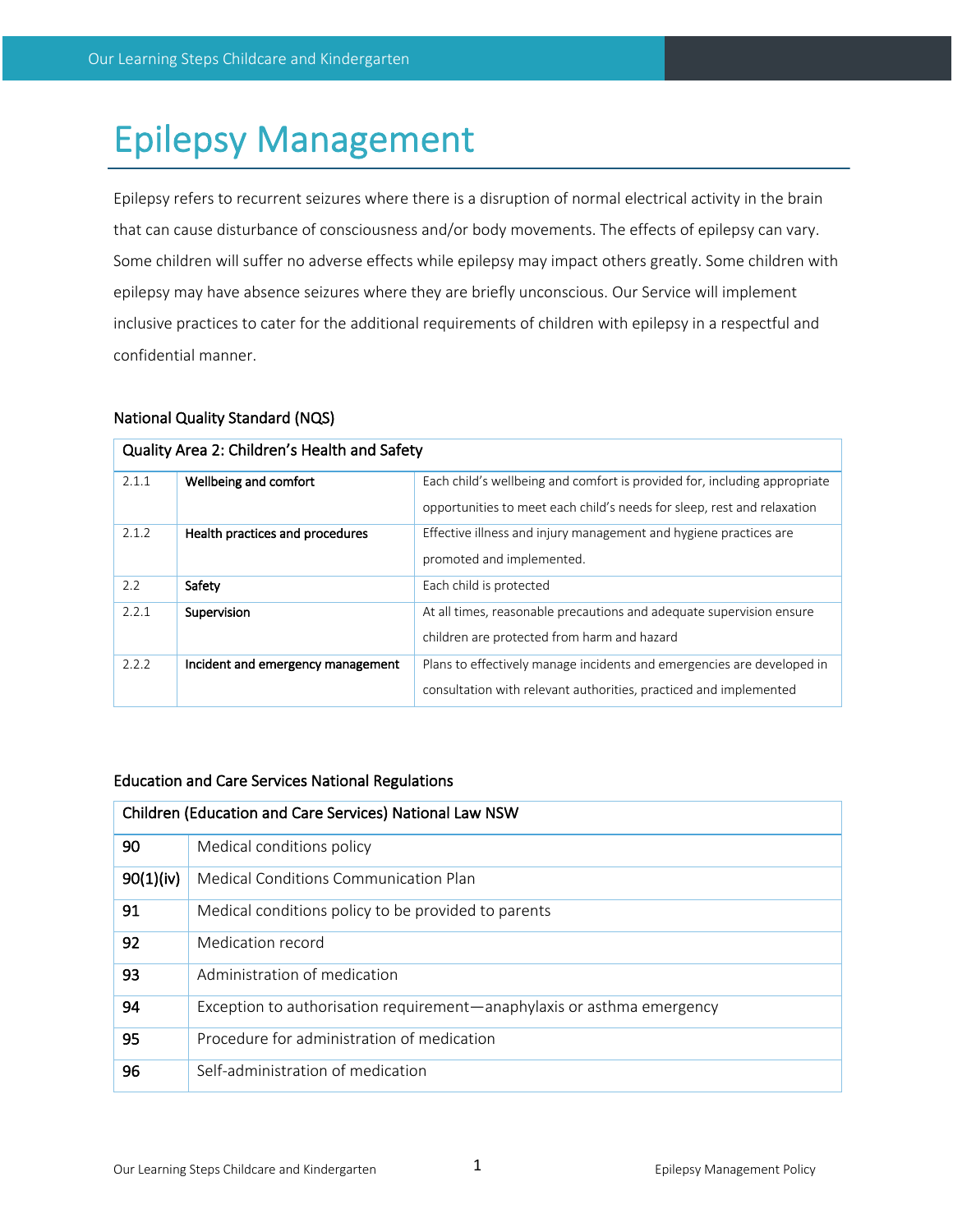#### REALTED POLICIES

Administration of first aid Policy Incident, Illness, Accident, Trauma Policy Medical Conditions Policy Supervision Policy

#### PURPOSE

Our Service is committed to providing a safe and healthy environment that is inclusive for all children, staff, visitors and family members that are at diagnosed with Epilepsy. The aim of this policy is to ensure that educators, staff and families are aware of their obligations in supporting children with epilepsy and management of seizures

#### **SCOPE**

This policy applies to children, families, staff, management and visitors of the Service.

#### DUTY OF CARE

Our Service has a legal responsibility to provide

- a. A safe environment
- b. Adequate Supervision

Staff members including relief staff need to know enough about epilepsy and managing seizures to ensure the safety of those students.

#### BACKGROUND & LEGISLATION

Epilepsy is a common, serious neurological condition characterised by recurrent seizures due to abnormal electrical activity in the brain. While about 1 in 200 children live with epilepsy, the impact is variable  $$ some children are greatly affected while others are not. Epilepsy is unique. There are virtually no generalisations that can be made about how epilepsy may affect a child. There is often no way to accurately predict how a child's abilities, learning and skills will be affected by seizures. Because the child's brain is still developing, the child, their family and doctor will be discovering more about the condition as they develop.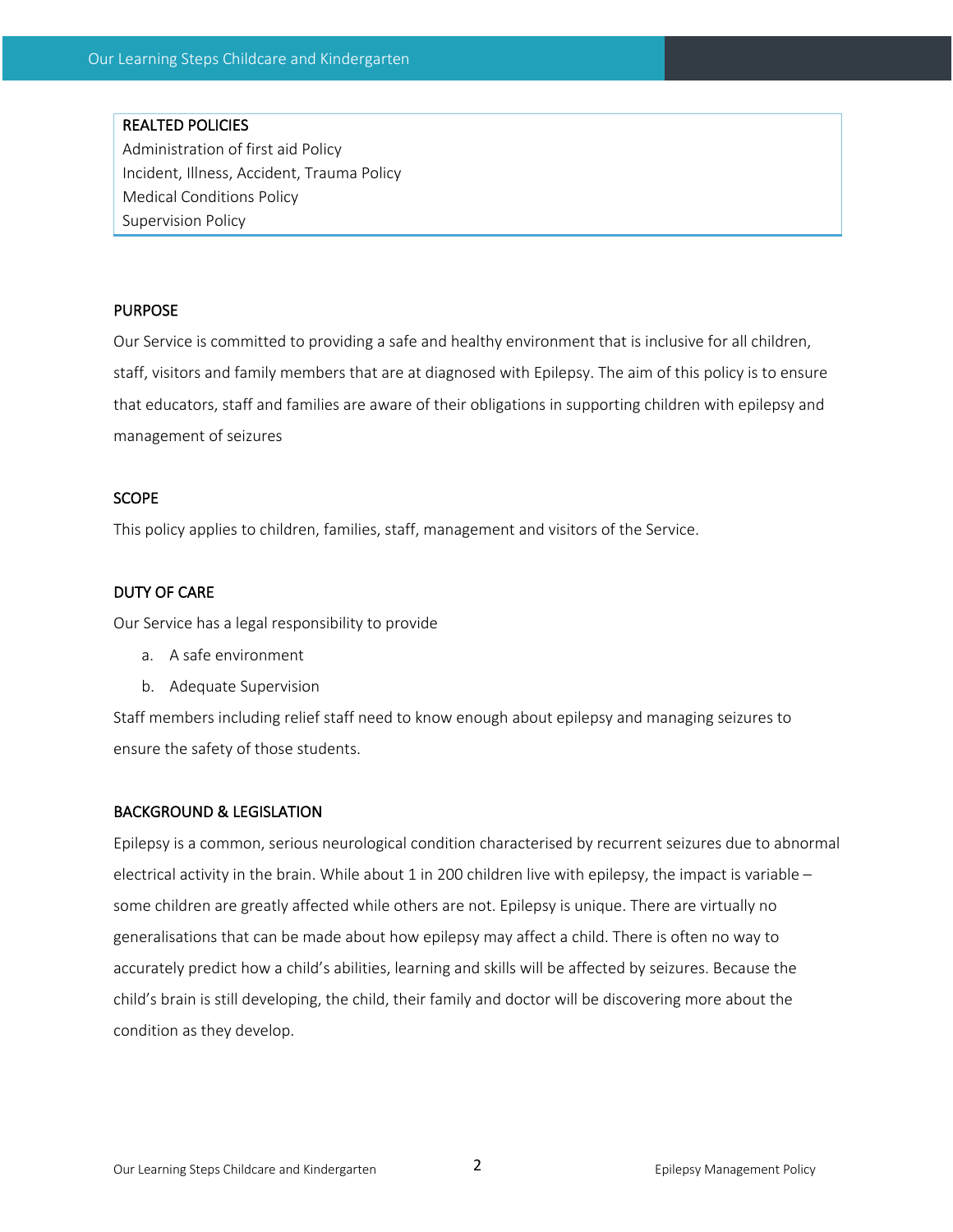The most important thing to do when working with a child with epilepsy is to get to know the individual child and their condition. All children with epilepsy should have an Epilepsy Management Plan. It is important that all those working with children living with epilepsy have a good understanding of the effects of seizures, required medication and appropriate first aid for seizures.

Legislation that governs the operation of approved children's services is based on the health, safety and welfare of children, and requires that children be protected from hazards and harm. National Regulations of the Education and Care Services requires the Approved Provider to ensure that there is at least one educator on duty at all times who has a current approved first aid qualification. As a demonstration of duty of care and best practice, it is recommended that all educators have current approved first aid qualifications.

#### **DEFINITIONS**

#### FOCAL SEIZURES

| <b>Focal Seizures</b> | Formerly called simple partial seizures, these arise in parts of the brain not       |
|-----------------------|--------------------------------------------------------------------------------------|
| without impaired      | responsible for maintaining consciousness, typically the movement or sensory         |
| consciousness         | areas.                                                                               |
|                       | Consciousness is NOT impaired and the effects of the seizure relate to the part of   |
|                       | the brain involved. If the site of origin is the motor area of the brain, bodily     |
|                       | movements may be abnormal (e.g. limp, stiff, jerking). If sensory areas of the brain |
|                       | are involved the person may report experiences such as tingling or numbness,         |
|                       | changes to what they see, hear or smell, or very unusual feelings that may be hard   |
|                       | to describe. Young children might have difficulty describing such sensations or      |
|                       | may be frightened by these.                                                          |
|                       |                                                                                      |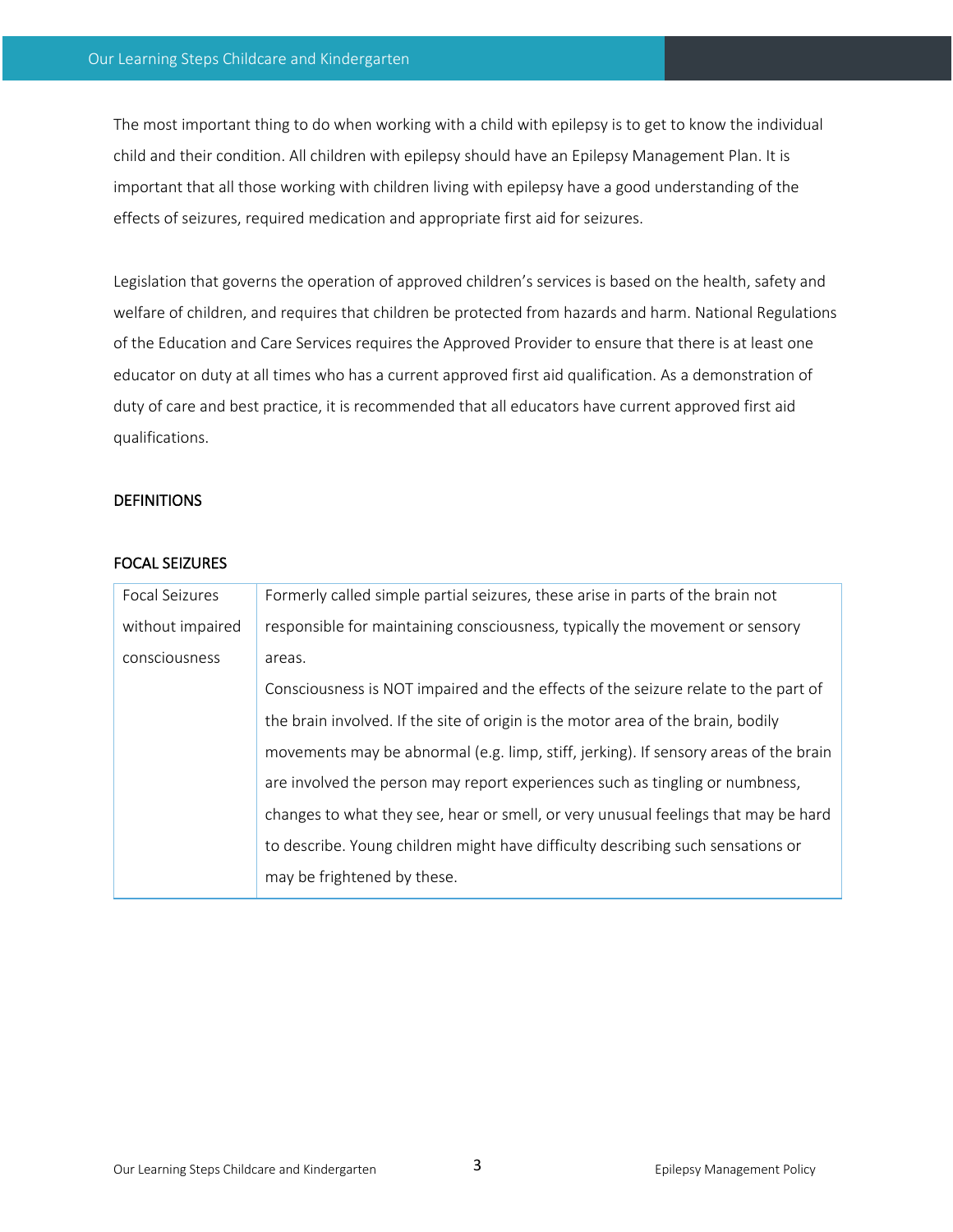| Focal Seizures | Formerly called complex partial seizures, these arise in parts of the brain         |
|----------------|-------------------------------------------------------------------------------------|
| with impaired  | responsible for maintaining awareness, responsiveness and memory, typically         |
| consciousness  | parts of the temporal and frontal lobes.                                            |
|                | Consciousness is lost and the person may appear dazed or unaware of their           |
|                | surroundings. Sometimes the person experiences a warning sensation or 'aura'        |
|                | before they lose awareness, essentially the simple partial phase of the seizure.    |
|                | Behaviour during a complex partial seizure relates to the site of origin and spread |
|                | of the seizure.                                                                     |
|                | Often the person's actions are clumsy and they will not respond normally to         |
|                | questions and commands. Behaviour may be confused and they may exhibit              |
|                | automatic movements and behaviours e.g. picking at clothing, picking up objects,    |
|                | chewing and swallowing, trying to stand or run, appearing afraid and struggling     |
|                | with restraint. Colour change, wetting and vomiting can occur in complex partial    |
|                | seizures.                                                                           |
|                | Following the seizure the person may remain confused for a prolonged period and     |
|                | may not be able to speak, see, or hear if these parts of the brain were involved.   |
|                | The person has no memory of what occurred during the complex partial phase of       |
|                | the seizure and often needs to sleep.                                               |
|                |                                                                                     |
| Focal Seizures | Focal seizures may progress due to spread of epileptic activity over one or both    |
| becoming       | sides of the brain. Formerly called secondarily generalised seizures, bilaterally   |
| bilaterally    | convulsive seizures look like generalised tonic-clonic seizures                     |
| convulsive     |                                                                                     |
|                |                                                                                     |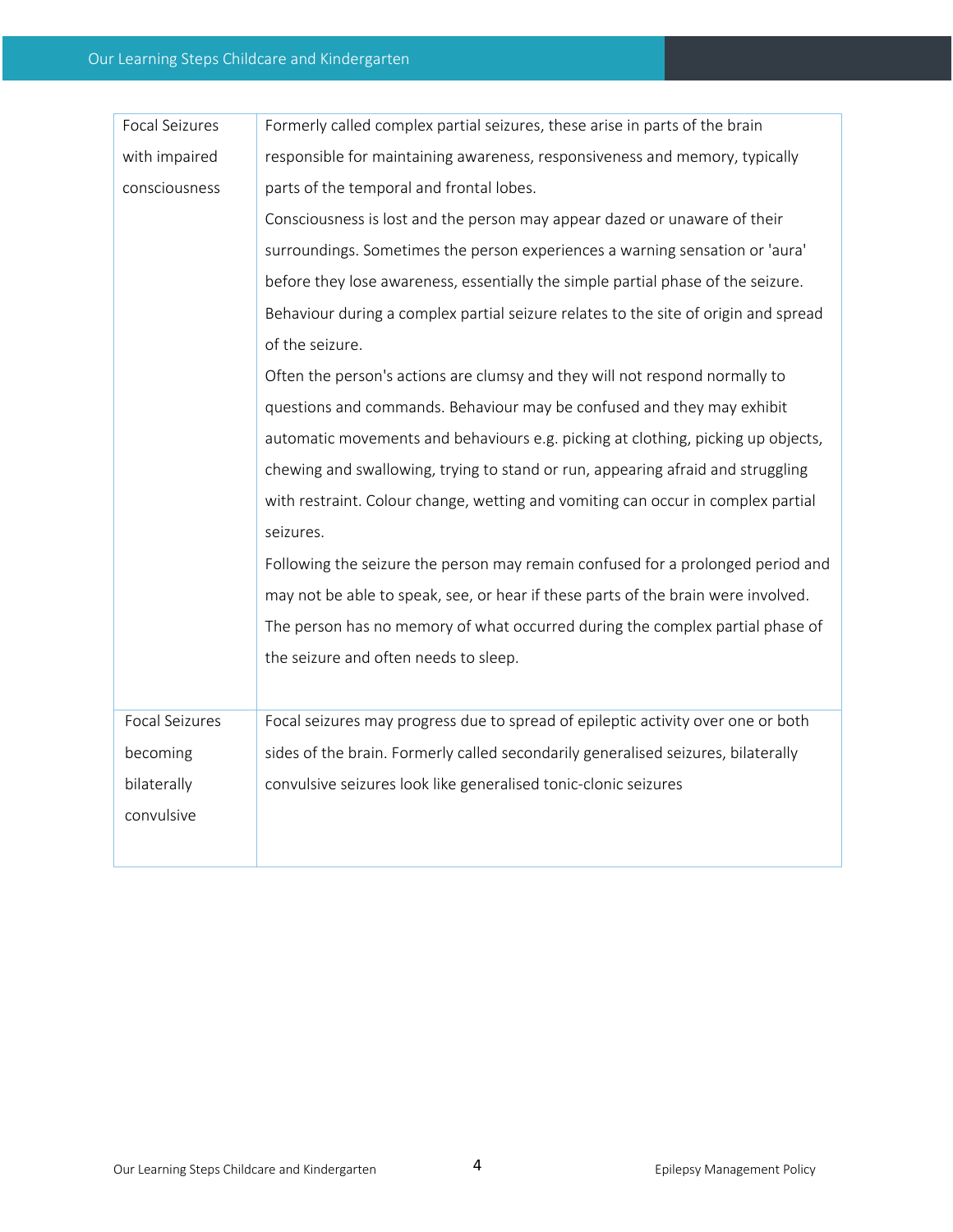# Tonic-clonic Seizures Tonic-clonic seizures produce sudden loss of consciousness, with the person commonly falling to the ground, followed by stiffening (tonic) and then rhythmic jerking (clonic) of the muscles. Shallow or 'jerky' breathing, bluish tinge of the skin and lips, drooling of saliva and often loss of bladder or bowel control generally occur. The seizures usually last a couple of minutes and normal breathing and consciousness then returns. The person is tired following the seizure and may be confused. Absence Seizures Absence seizures produce a brief cessation of activity and loss of consciousness, usually lasting 5-30 seconds. Often the momentary blank stare is accompanied by subtle eye blinking and mouthing or chewing movements. Awareness returns quickly and the person continues with the previous activity. Falling and jerking do not occur in typical absences. Myoclonic Seizures Myoclonic seizures are sudden and brief muscle contractions that may occur singly, repeatedly or continuously. They may involve the whole body in a massive jerk or spasm, or may only involve individual limbs or muscle groups. If they involve the arms they may cause the person to spill what they were holding. If they involve the legs or body the person may fall. Tonic Seizures Tonic seizures are characterised by generalised muscle stiffening, lasting 1-10 seconds. Associated features include brief cessation of breathing, colour change and drooling. Tonic seizures often occur during sleep. When tonic seizures occur suddenly with the child awake they may fall violently to the ground and injure themselves. Fortunately, tonic seizures are rare and usually only occur in severe

#### GENERALISED SEIZURES

forms of epilepsy. Atonic seizures Atonic seizures produce a sudden loss of muscle tone that, if brief, may only involve the head dropping forward ('head nods'), but may cause sudden collapse and falling ('drop attacks').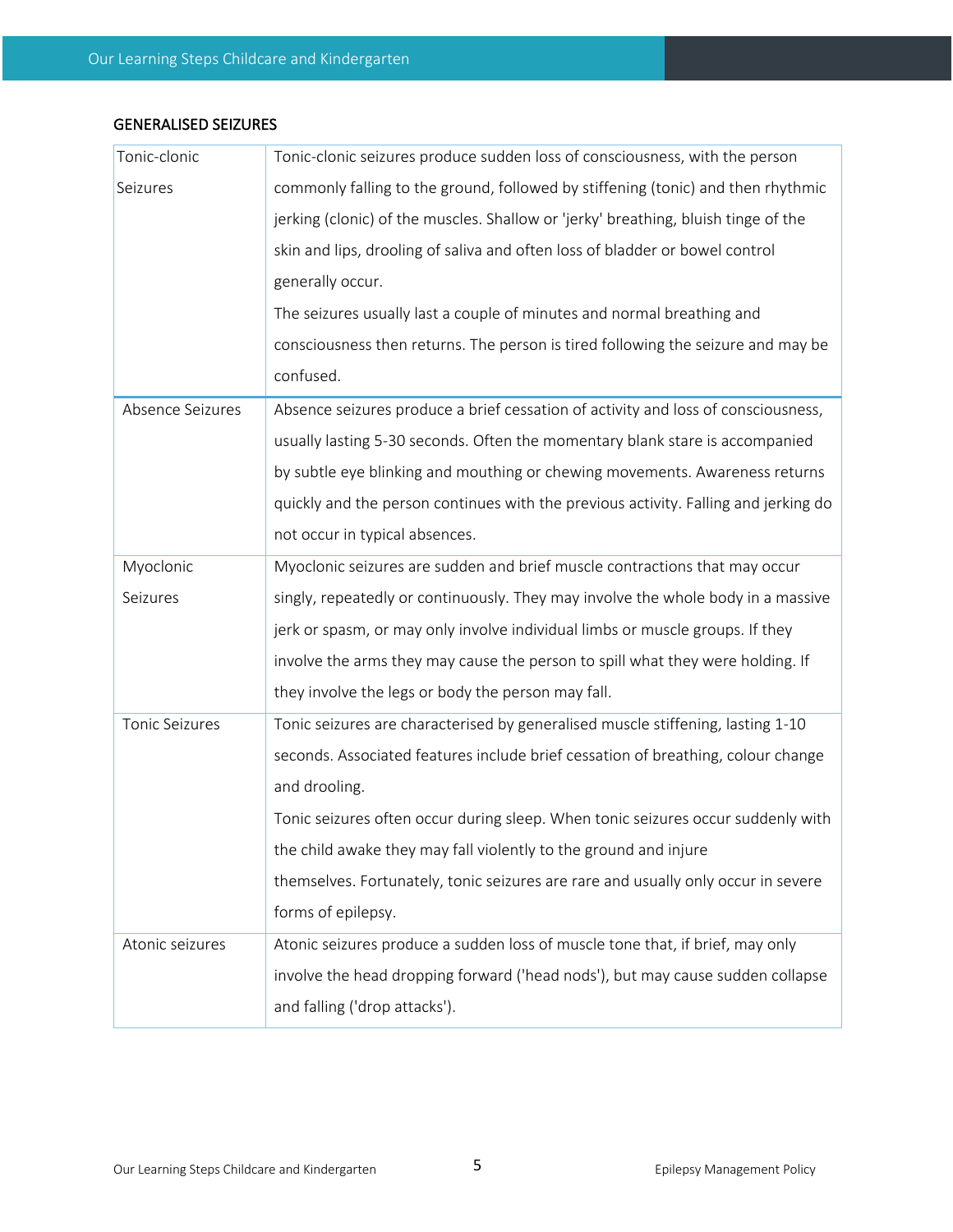#### IMPLEMENTATION

We will involve all educators, families and children in regular discussions about medical conditions and general health and wellbeing throughout our curriculum. The Service will adhere to privacy and confidentiality procedures when dealing with individual health needs.

A copy of all medical conditions policies will be made available to all educators and volunteers and families of the Service. It is important that communication is open between families and educators so that management of epilepsy is effective.

It is imperative that all educators and volunteers at the Service follow a child's Medical Management Plan in the event of an incident related to a child's specific health care need, allergy or medical condition.

#### Management, Nominated Supervisor/ Responsible Person will ensure:

- All staff including volunteers review the Epilepsy Management Plan along with the Medical Conditions Policy annually.
- A copy of this policy is provided during each new staff member's induction process.
- All staff members have completed first aid training approved by the Education and Care Services National Regulations at least every 3 years and is recorded, with each staff members' certificate held on the Service's premises.
- All staff attend regular training on the management of epilepsy and, where appropriate, emergency management of seizures using emergency epileptic medication, when a child with epilepsy is enrolled at the Service.
- A Medical Conditions Risk Minimisation plan is completed for each child diagnosed, outlining procedures to minimise the incidence and effect of a child's epilepsy. The plan will cover the child's known triggers and where relevant other common triggers which may cause an epileptic seizure.
- All staff members are trained to identify children displaying the symptoms of a seizure, and locate their personal medication and Epilepsy Management Plan, .
- All children enrolled at the Service with epilepsy must have an Epilepsy Management Plan, seizure record and, where relevant, an Emergency Medical Management Plan, filed with their enrolment record. Records must be no more than 12 months old and updated regularly by the child's registered medical practitioner.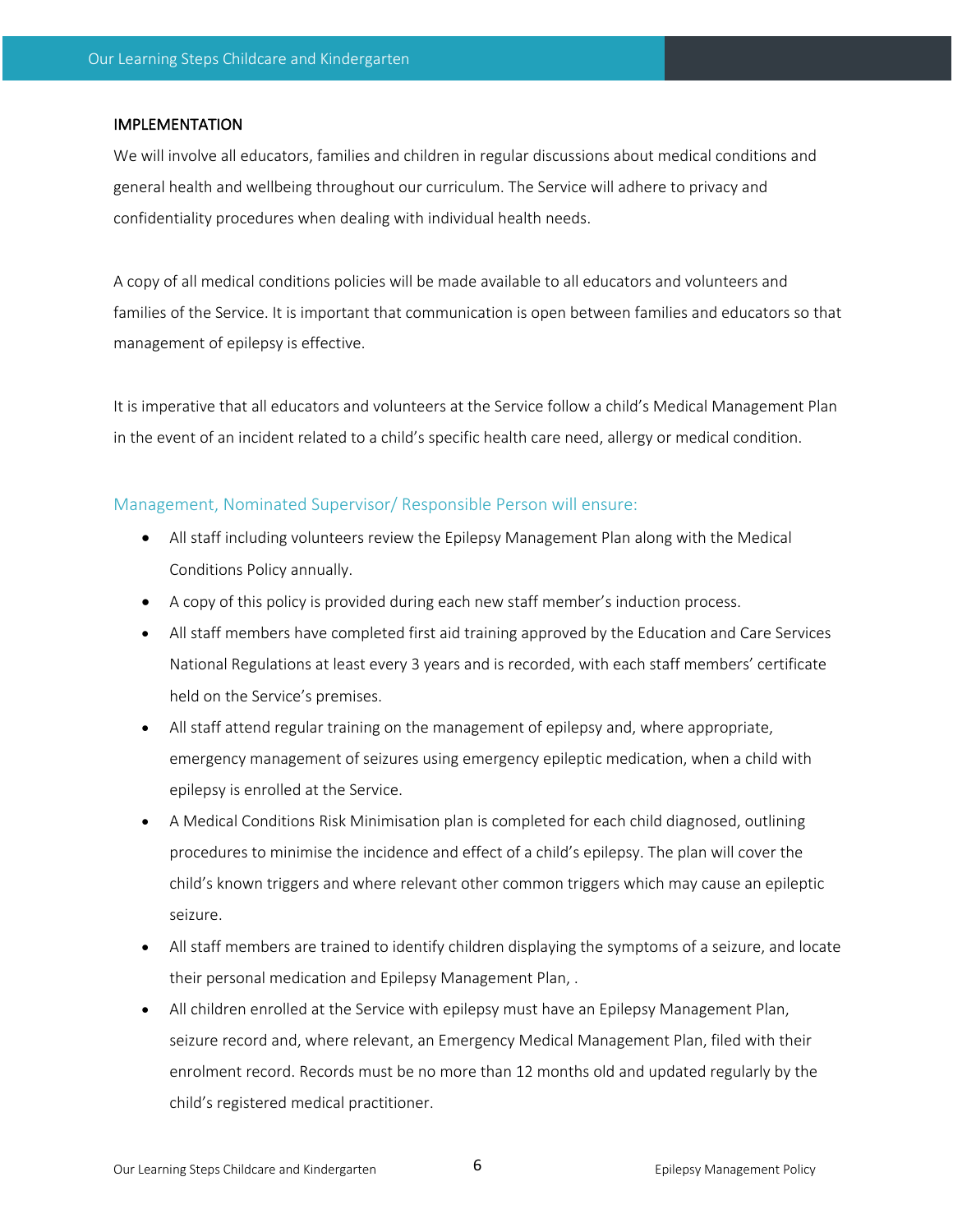- Individual Epilepsy Management and Emergency Medical Management Plans will be displayed in key locations throughout the Service.
- A copy of this policy will be provided to a parent or guardian of each child diagnosed with Epilepsy at the Service and reviewed regularly.
- Updated information, resources and support is regularly given to families for managing epilepsy.
- That no child who has been prescribed epilepsy medication attends the Service without the medication.
- That a child's Epilepsy management plan is signed by a Registered Medical Practitioner and inserted into the enrolment record for each child. This will describe the prescribed medication for that child and the circumstances in which the medication should be used.
- Implement a communication strategy and encourage ongoing communication between parents/guardians and staff regarding the current status of the child's medical condition, this policy and its implementation.
- That a staff member accompanying children outside the Service carries the prescribed medication and a copy of the Epilepsy Management and Emergency Medical Management Plan for children diagnosed with epilepsy attending excursions.

### Educators will:

- Ensure a copy of the child's Epilepsy Management Plan is visible and known to staff in a Service.
- Follow the child's Epilepsy Management Plan in the event of a seizure.
- Record all epileptic seizures according to the Epilepsy Management Plan.
- Take all personal Epilepsy Management Plans, seizure records, medication records, Emergency Medication Plans and any prescribed medication on excursions and other events.
- Administer prescribed medication when needed according to the Emergency Medication Management Plan in accordance with the service's Administration of Medication Policy.
- Recognise the symptoms of a seizure, and treat appropriately by locating the Epilepsy Management Plan and the Emergency Medication Management Plan.
- Identify and where possible minimise possible seizure triggers as outlined in the child's Epilepsy Management Plan.
- Consult with the parents/guardians of children with epilepsy in relation to the health and safety of their child, and the supervised management of the child's epilepsy.
- Ensure that children with epilepsy can participate in all activities safely and to their full potential.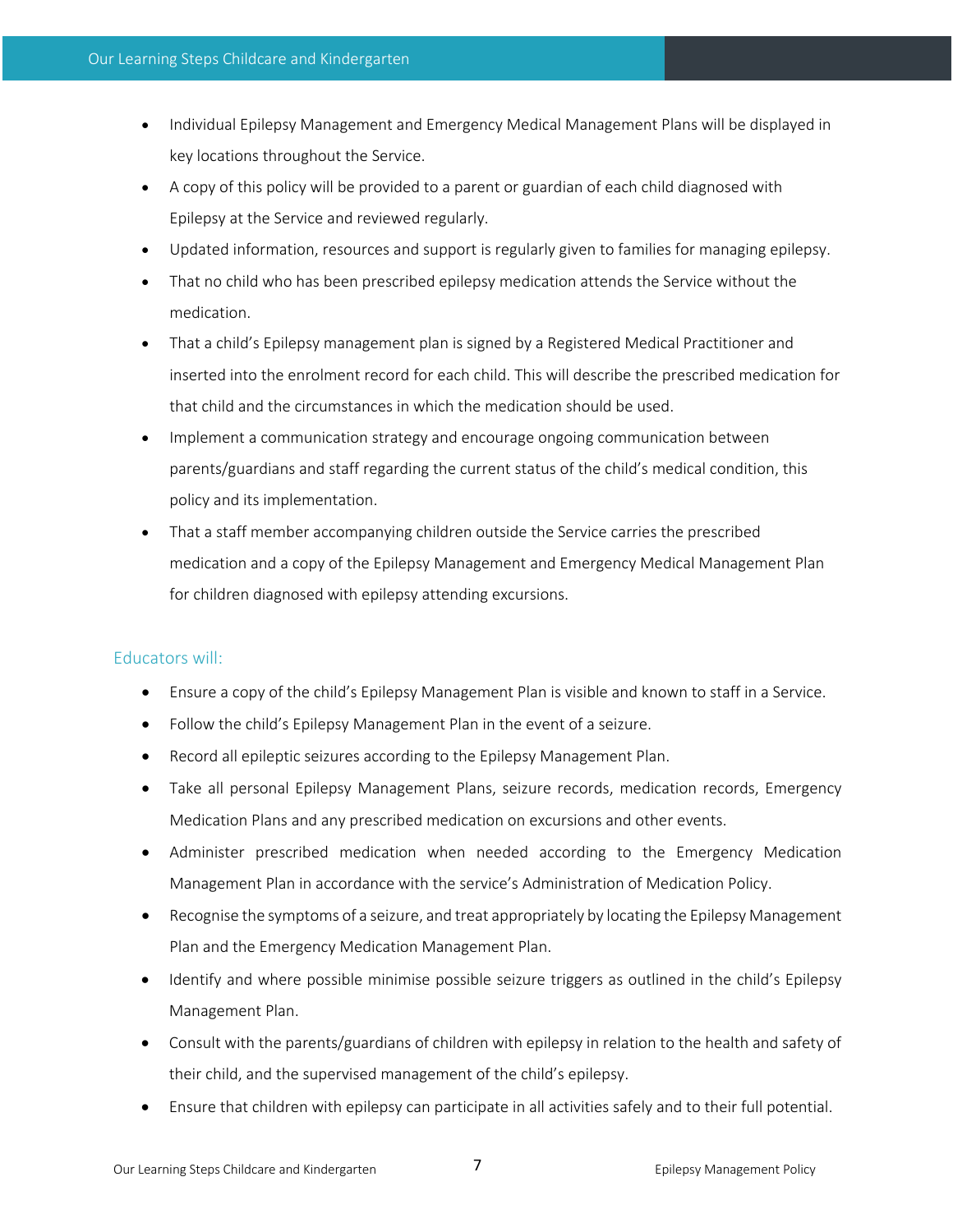- Increase supervision of a child diagnosed with epilepsy on special occasions such as excursions, incursions, celebrations and family days.
- Regularly check and record the expiry date of the prescribed Epilepsy Management medication.
- Provide information to the Service community about resources and support for managing epilepsy.
- Ensure that if a child who is not diagnosed with epilepsy has a seizure, a suitably trained and qualified Educator will;
	- o Protect the child from injury- Remove any hazards that the child could come into contact with
	- o Not restrain the child or put anything in their mouth
	- o Gently roll them on to the side in the recovery position as soon as possible (not required if, for example, child is safe in a wheelchair safe and airway is clear)
	- o Monitor the airway
	- o Call an ambulance; This may include when:
		- o A seizure continues for more than three minutes
		- o Another seizure quickly follows the first
		- $\circ$  It is the child's first seizure
		- o The child is having more seizures than is usual for them
		- o Certain medication has been administered
		- o They suspect breathing difficulty or injury
	- o Contact the parent/guardian when practicable
	- o Contact the emergency contact if the parents or guardian can't be contacted when practicable
	- o If the incident presented imminent or severe risk to the health, safety and wellbeing of the child or if an ambulance was called in response to the emergency (not as a precaution) the regulatory authority will be notified within 24 hours of the incident

## In the event that a child (known to have an epileptic condition) suffers from an epileptic emergency the Service and staff will:

- Follow the child's Medical Emergency Plan.
- If the child does not respond to steps within the Medical Emergency Plan call an ambulance immediately by dialing 000
- Continue first aid measures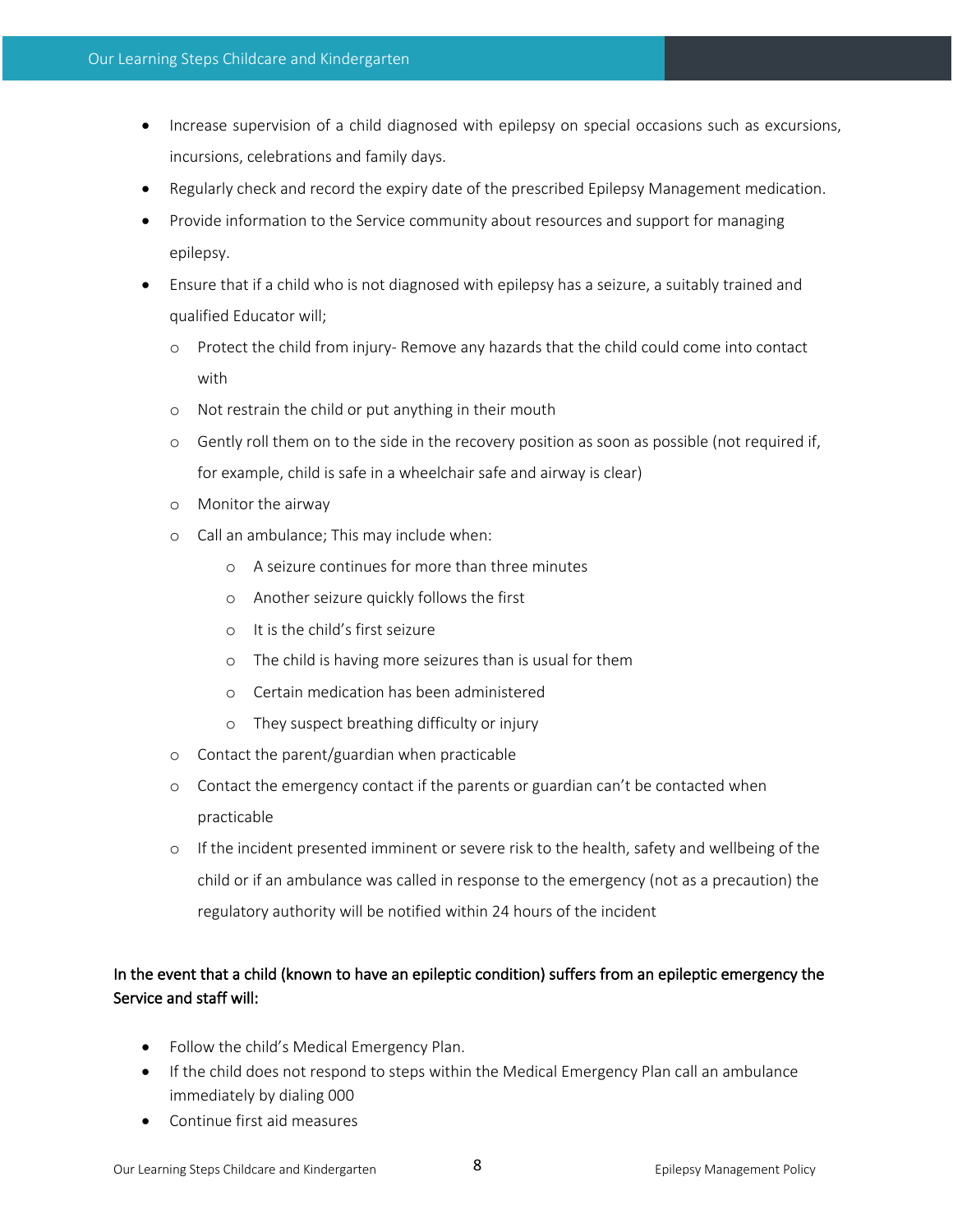- Contact the parent/guardian when practicable
- Contact the emergency contact if the parents or guardian can't be contacted when practicable
- Notify the regulatory authority within 24 hours

Families will ensure they provide the Service with:

- Information upon enrolment or on diagnosis, of their child's medical condition-epilepsy.
- An individual Medical Conditions Risk Minimisation Plan with Service staff.
- An Epilepsy Management Plan and an Emergency Medication Management Plan developed and signed by a Registered Medical Practitioner for implementation within the Service.
- The prescribed medications from the Emergency Medication Management Plan, providing an adequate supply of emergency medication for their child at all times.
- Medication that is within date of expiration
- Information and be able to answer any questions regarding their child's medical condition.
- A notification of any changes to their child's medical condition and provide a new Epilepsy Management Plan in accordance with these changes.
- Relevant information and concerns to staff, for example, any matter relating to the health of the child.

#### Source

- Australian Children's Education & Care Quality Authority
- Guide to the Education and Care Services National Law and the Education and Care Services National Regulations
- ECA Code of Ethics
- Guide to the National Quality Standard
- Staying Healthy in Child Care.  $5<sup>th</sup>$  Edition
- The Royal Children's Hospital Melbourne http://www.rch.org.au/neurology/patient\_information/about\_epilepsy/
- Revised National Quality Standard